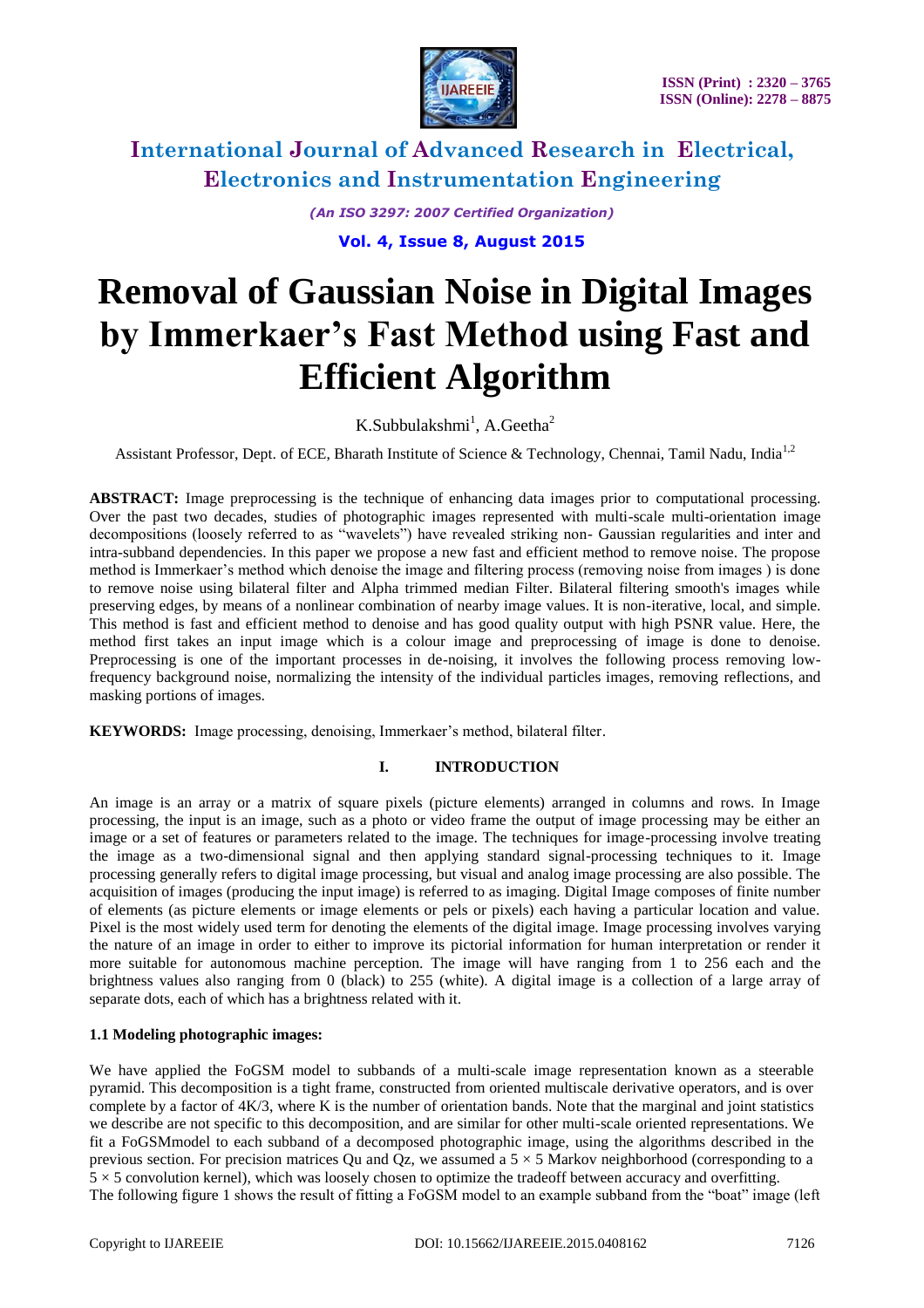

*(An ISO 3297: 2007 Certified Organization)*

**Vol. 4, Issue 8, August 2015**

panel).



**Figure.1 Decomposition of a subband from image (left) into normalized subband u**

The subband is decomposed into the product of the u field (middle panel) and the z field (right panel, in the logarithm domain), along with model parameters Qu, μ and Qz (not shown). Visually, the changing spatial variances are represented in the estimated log z field, and the estimated u is much more homogeneous than the original subband and has a marginal distribution close to Gaussian.1 However, the log z field still has a non-Gaussian marginal distribution and is spatially inhomogeneous, suggesting limitations of FoGSM for modeling photographic image wavelet coefficients.

The statistical dependencies captured by the FoGSM model can be further revealed by examining marginal and joint statistics of samples synthesized with the estimated model parameters.

### **1.2 Image Noise:**

Image noise is random (not present in the object imaged) variation of brightness or color information in images, and is usually an aspect of electronic noise. It can be produced by the sensor and circuitry of a scanner digital camera. Image noise can also originate in film grain and in the unavoidable shot noise of an ideal photon detector. Image noise is an undesirable by-product of image capture that adds spurious and extraneous information.

The original meaning of "noise" was and remains "unwanted signal"; unwanted electrical fluctuations in signals received by AM radios caused audible acoustic noise ("static"). By analogy unwanted electrical fluctuations themselves came to be known as "noise". Image noise is, of course, inaudible.

The magnitude of image noise can range from almost imperceptible specks on a digital photograph taken in good light, to optical and radio astronomical images that are almost entirely noise, from which a small amount of information can be derived by sophisticated processing

### **1.3 Image Denoising:**

Image denoising is an important image processing task, both as a process itself, and as a component in other processes. Very many ways to denoise an image or a set of data exists. The main properties of a good image denoising model are that it will remove noise while preserving edges. Traditionally, linear models have been used. One common approach is to use a Gaussian filter, or equivalently solving the heat-equation with the noisy image as input-data, i.e. a linear, 2nd order PDE-model. For some purposes this kind of denoising is adequate. One big advantage of linear noise removal models is the speed. But a backdraw of the linear models is that they are not able to preserve edges in a good manner: edges, which are recognized as discontinuities in the image, are smeared out.

### **II. REVIEW OF LITERATURE**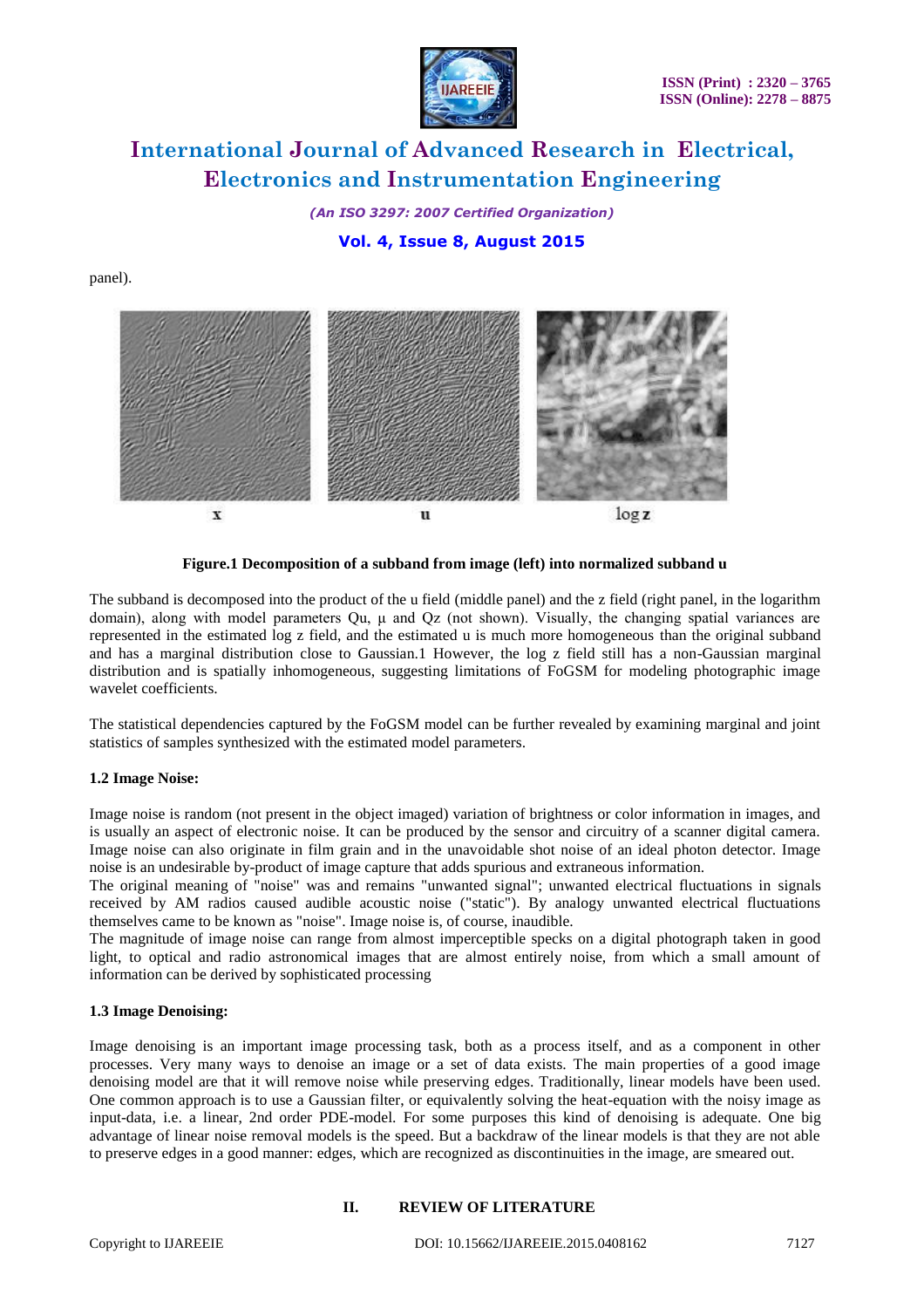

*(An ISO 3297: 2007 Certified Organization)*

### **Vol. 4, Issue 8, August 2015**

B. Karthik et.al proposes a concept Gaussian noise is added to the original image. Perform multiscale decomposition on the image corrupted by Gaussian noise using wavelet transform. For each level, the sub band is computed. For each subband compute threshold Apply soft thresholding to the noisy coefficients. Invert the multiscale decomposition to reconstruct the denoised image.

Remzi Öten proposes a concept of Alpha-trimmed mean filters are widely used for the restoration of signals and images corrupted by additive non-Gaussian noise. They are especially preferred if the underlying noise deviates from Gaussian with the impulsive noise components. The key design issue of these filters is to select its only parameter, optimally for a given noise type. In image restoration, adaptive filters utilize the flexibility of selecting according to some local noise statistics. In the present paper, we first review the existing adaptive alpha-trimmed mean filter schemes. We then analyze the performance of these filters when the underlying noise distribution deviates from the Gaussian and does not satisfy the assumptions such as symmetry. Specifically, the clipping effect and the mixed noise cases are analyzed.

David J. Field reveals the relative efficiency of any particular image-coding scheme should be defined only in relation to the class of images that the code is likely to encounter. To understand the representation of images by the mammalian visual system, it might therefore be useful to consider the statistics of images from the natural environment (i.e., images with trees, rocks, bushes, etc). In this study, various coding schemes are compared in relation to how they represent the information in such natural images. The coefficients of such codes are represented by arrays of mechanisms that respond to local regions of space, spatial frequency, and orientation (Gabor-like transforms). For many classes of image, such codes will not be an efficient means of representing information. However, the results obtained with six natural images suggest that the orientation and the spatial-frequency tuning of mammalian simple cells are well suited for coding the information in such images if the goal of the code is to convert higher-order redundancy (e.g., correlation between the intensities of neighboring pixels) into first-order redundancy (i.e., the response distribution of the coefficients). Such coding produces a relatively high signal-to-noise ratio and permits information to be transmitted with only a subset of the total number of cells.

Wavelet-domain Hidden Markov Models (HMMs) have been recently proposed and applied to image processing, e.g., image denoising. In this letter, we develop a new HMM, called Local Contextual HMM (LCHMM), by introducing the Gaussian mixtureeld where wavelet coefficients are assumed to locally follow the Gaussian mixture distributions determined by their neighborhoods. The LCHMM can exploit both the local statistics and the intrascale dependencies of wavelet coefficients at a low computational complexity.

#### **III. PROPOSED SYSTEM ARCHITECTURE**

The following figure shows the architectural diagram of our proposed system.The natural scene image for text detection we give as input image. In imaging science, image processing is any form of signal processing for which the input is an image, such as a photograph or video frame; the output of image processing may be either an image or a set of characteristics or parameters related to the image.



Preprocessing images commonly involves removing low-frequency background noise, normalizing the intensity of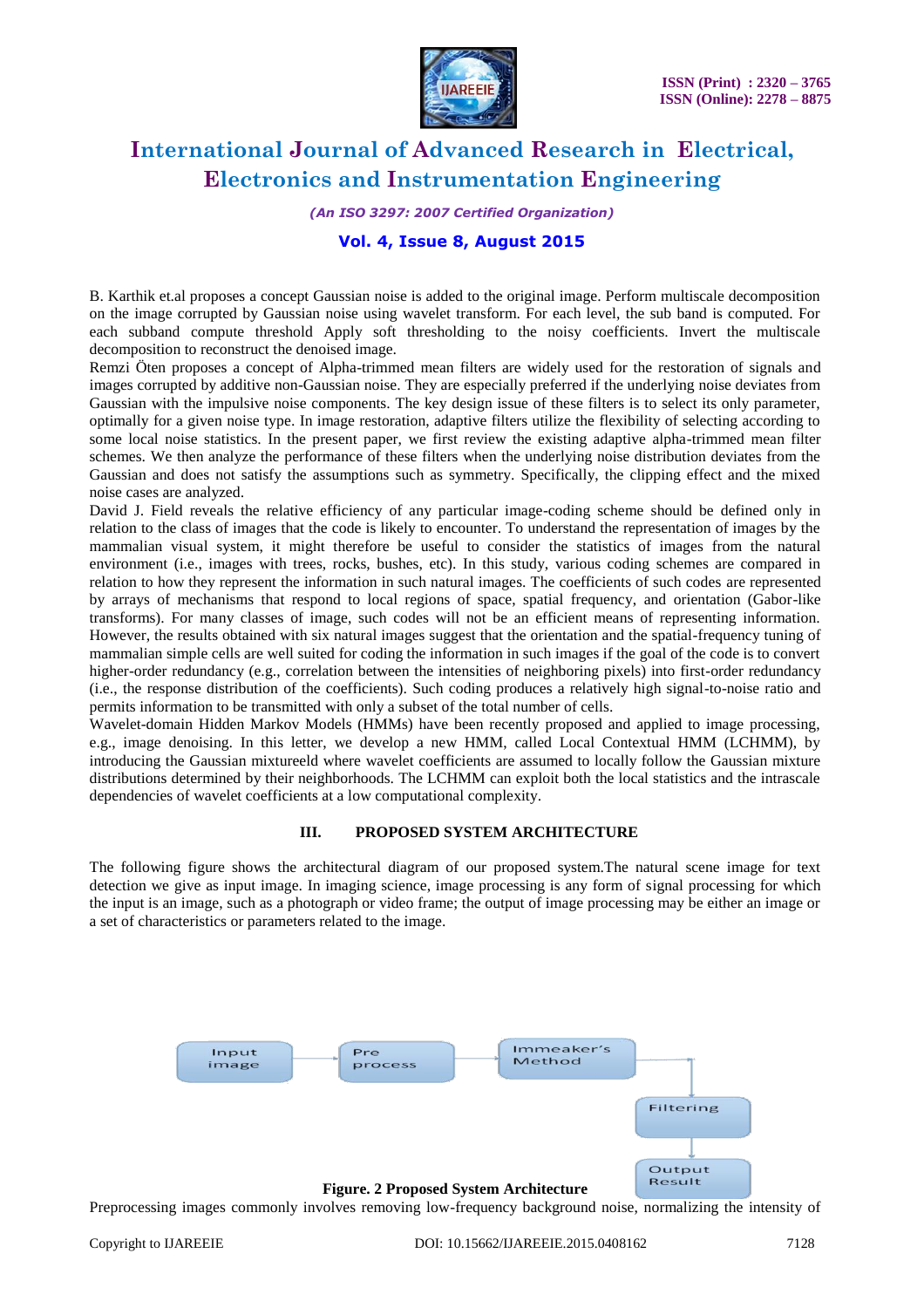

*(An ISO 3297: 2007 Certified Organization)*

### **Vol. 4, Issue 8, August 2015**

the individual particles images, removing reflections, and masking portions of images. Image preprocessing is the technique of enhancing data images prior to computational processing. Immerkaer's method is one of the noise erosion methods using to reduce or eliminate the noise of an image or signal. It is a fast and furious to remove noise for an image.

### **Immerkaer's Process**



### **Figure. 3 Immerkaer's Process**

The bilateral filter is a nonlinear digital filtering technique, often used to remove noise. Such noise reduction is a typical pre-processing step to improve the results of later processing (for example, edge detection on an image). Bilateral filtering is very widely used in digital image processing because, under certain conditions, it preserves edges while removing noise. Bilateral filtering smooth's images while preserving edges, by means of a nonlinear combination of nearby image values. It is non-iterative, local, and simple.

### **IV. EXPERIMENTAL RESULTS**

The following screenshots shows the experimental result of our proposed system. It is implemented using Matlab.

The following screenshot 1 shows the original image.



**Screenshot 1: Original color Image**

Next screenshot shows the processed image using preprocessing method.

Copyright to IJAREE dat yes just 10.01 person years and the company of the company of the company of the company of the company of the company of the company of the company of the company of the company of the company of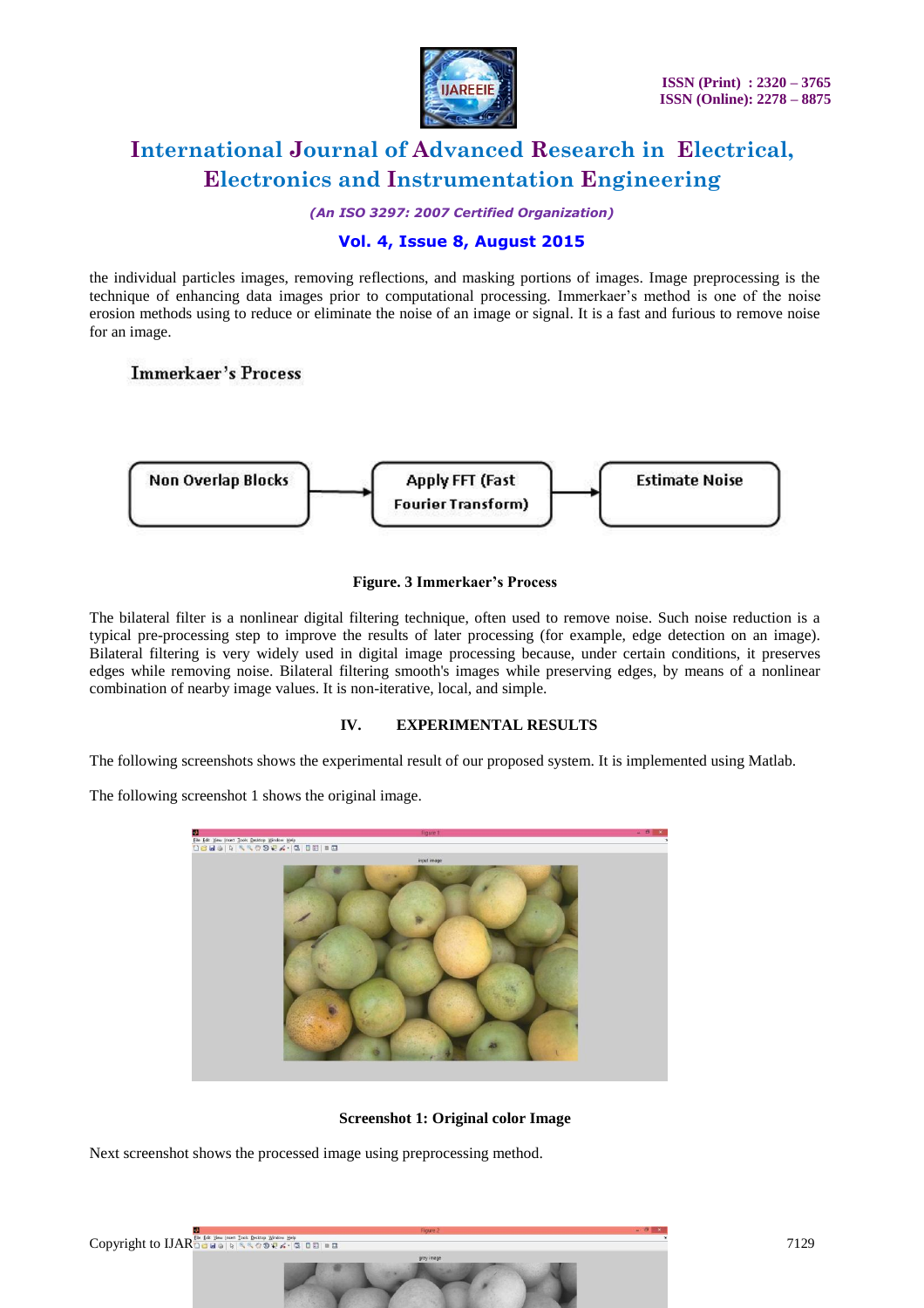

*(An ISO 3297: 2007 Certified Organization)*

**Vol. 4, Issue 8, August 2015**

### **Screenshot 2: Preprocessed Gray Scale Image**

After noise removing, the reformed image is given in the following screenshot.



**Screenshot 3: Reformed Image**

Finally filtered output image is given the following screenshot.



**Screenshot 4: Filtered Output Image V. CONCULSION AND FUTUREWORK**